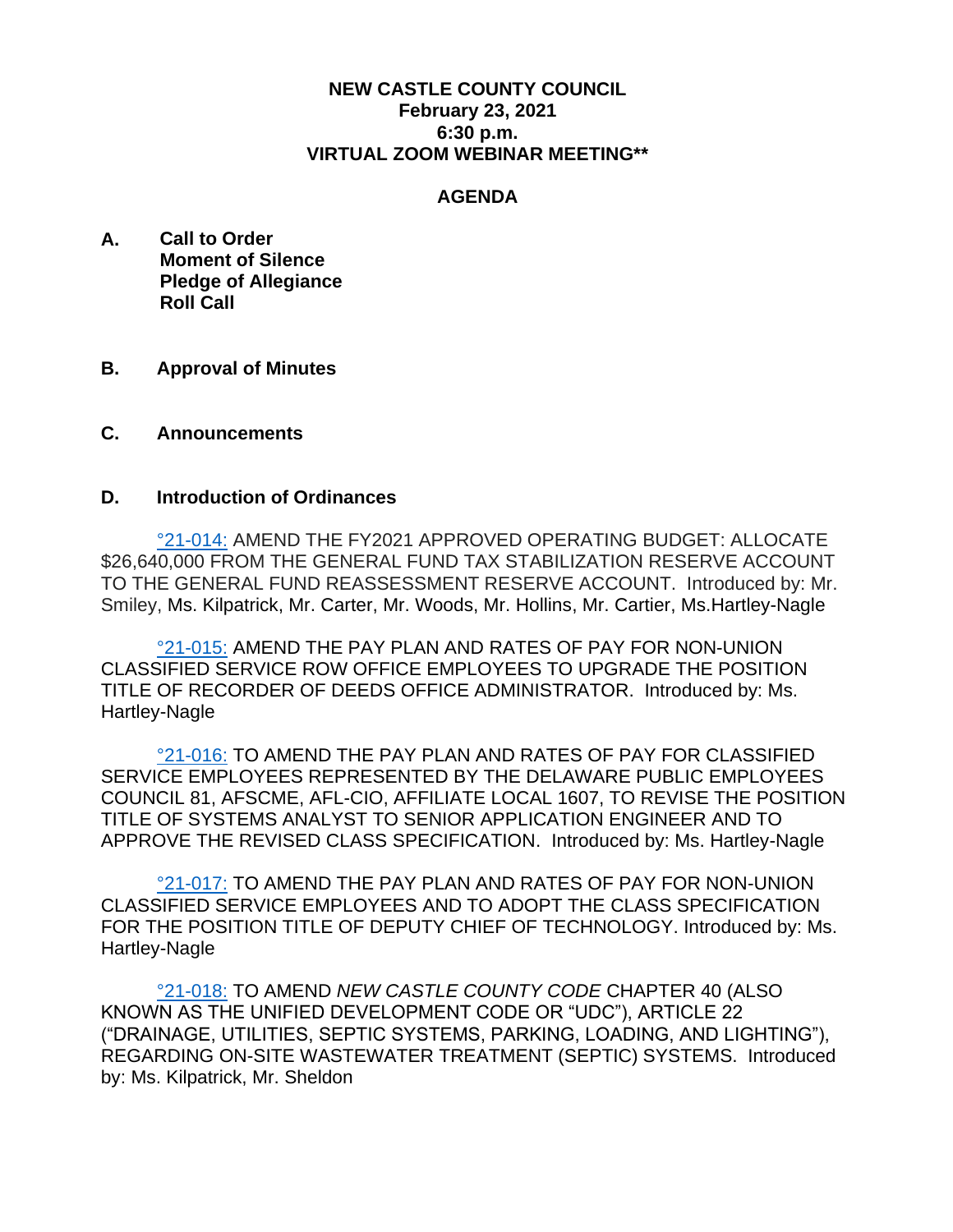[°21-019:](https://www.nccde.org/DocumentCenter/View/41689/21-019) AMEND THE FY2021 APPROVED OPERATING BUDGET: TRANSFER \$5,000 FROM THE GRANTS AND FIXED CHARGES BUDGET LINE ITEM OF COUNTY COUNCIL TO THE SALARIES AND WAGES, EMPLOYEE BENEFITS AND MATERIALS AND SUPPLIES BUDGET LINE ITEMS FOR THE DEPARTMENT OF PUBLIC SAFETY, DIVISION OF EMERGENCY COMMUNICATIONS. Introduced by: Mr. Smiley

# **E. Reports from Select and Special Committees**

## **F. Consent Calendar**

[R21-020:](https://www.nccde.org/DocumentCenter/View/41690/R21-020) HONORING THE LIFE OF JAMES M. RUSSELL, JR. Introduced by: Mr. Woods

[R21-021:](https://www.nccde.org/DocumentCenter/View/41691/R21-021) CONSENTING TO THE REAPPOINTMENT OF PAUL WATTS TO THE NEW CASTLE COUNTY BOARD OF LICENSE INSPECTION AND REVIEW. Introduced by: Ms. Diller

[R21-022:](https://www.nccde.org/DocumentCenter/View/41692/R21-022) CONSENTING TO THE REAPPOINTMENT OF JOHN GRIESHABER TO THE NEW CASTLE COUNTY BOARD OF LICENSE INSPECTION AND REVIEW. Introduced by: Ms. Durham

[R21-023:](https://www.nccde.org/DocumentCenter/View/41693/R21-023) CONSENTING TO THE REAPPOINTMENT OF JONATHAN COCHRAN TO THE NEW CASTLE COUNTY BOARD OF LICENSE INSPECTION AND REVIEW. Introduced by: Ms. Durham

[R21-024:](https://www.nccde.org/DocumentCenter/View/41694/R21-024) CONSENTING TO THE REAPPOINTMENT OF DAVID "ANDY" HALL TO THE FIRE AND AMBULANCE ADVISORY BOARD. Introduced by: Mr. Bell

[R21-025:](https://www.nccde.org/DocumentCenter/View/41695/R21-025) CONSENTING TO THE APPOINTMENT OF CORETTA (THURSDAY) FARRELL TO THE NEW CASTLE COUNTY CLAYMONT DESIGN REVIEW ADVISORY COMMITTEE. Introduced by: Mr. Cartier

[R21-026:](https://www.nccde.org/DocumentCenter/View/41696/R21-026) REAPPOINTING KELLIE TETRICK TO THE NEW CASTLE COUNTY ETHICS COMMISSION. Introduced by: Mr. Sheldon

NOTE: If an item on the Consent Calendar is objected to by a Council member, or a member of the public wishes to obtain additional information about the candidate or proposed legislation, or if a Councilmember intends to offer an amendment to a resolution, seek additional information, or state a conflict, it shall be removed from the Consent Calendar and voted upon separately.

### **G. Presentations**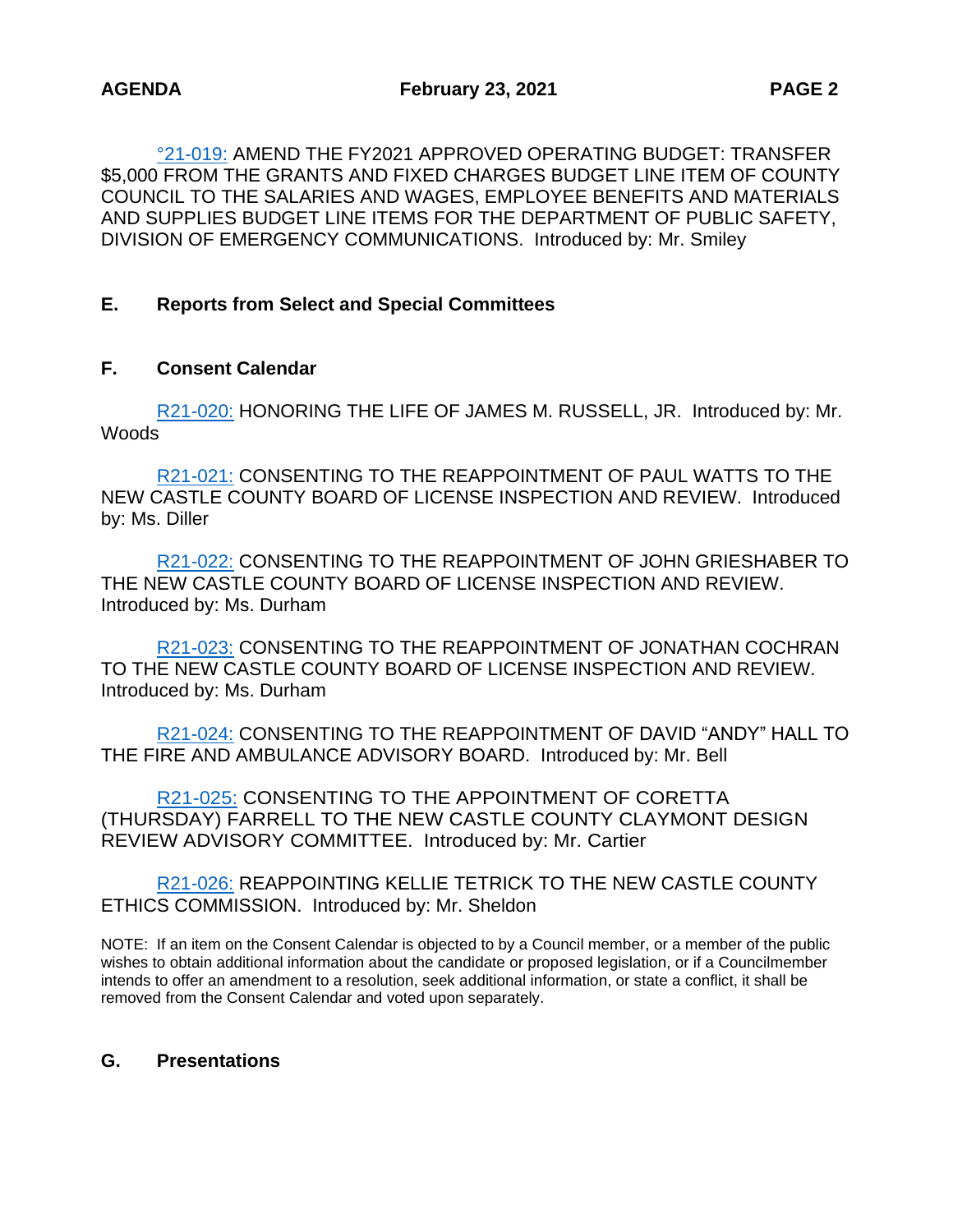## **H. Consideration of Resolutions Removed from the Consent Calendar and Other Resolutions**

[R21-027:](https://www.nccde.org/DocumentCenter/View/41697/R21-027) SUPPORTING A COUNTY-WIDE GENERAL REAL PROPERTY TAX REASSESSMENT AND ENDORSING THE PRINCIPLES OF ITS EXECUTION. Introduced by: Mr. Smiley, Ms. Kilpatrick, Mr. Carter, Mr. Woods, Mr. Hollins, Mr. Cartier, Ms. Hartley-Nagle

[R21-028:](https://www.nccde.org/DocumentCenter/View/41698/R21-028) DECLARING 0.30± ACRES IDENTIFIED ON NEW CASTLE COUNTY TAX MAPS AS [TAX PARCEL NO. 19-009.00-011,](http://www3.nccde.org/parcel/Details/Default.aspx?ParcelKey=147242) 3.13± ACRES IDENTIFIED ON NEW CASTLE COUNTY TAX MAPS AS [TAX PARCEL NO. 19-009.00-015,](http://www3.nccde.org/parcel/Details/Default.aspx?ParcelKey=147246) AND 0.31± ACRES IDENTIFIED ON NEW CASTLE COUNTY TAX MAPS AS [TAX PARCEL NO. 07-039.30-](http://www3.nccde.org/parcel/Details/Default.aspx?ParcelKey=36011) [002](http://www3.nccde.org/parcel/Details/Default.aspx?ParcelKey=36011) SURPLUS LAND AND AUTHORIZING THE COUNTY EXECUTIVE TO EXECUTE THE AGREEMENT OF SALE AND OTHER DOCUMENTS NECESSARY TO TRANSFER SAID LAND TO DISABATINO LANDSCAPING & TREE SERVICE, INC. FOR \$12,000. Introduced by: Mr. Woods

[R21-029:](https://www.nccde.org/DocumentCenter/View/41699/R21-029) TO RENAME THE STREET KNOWN AS "JAMES STREET," A ONE BLOCK STREET LOCATED IN MARSHALLTON HEIGHTS, RUNNING NORTH TO SOUTH BETWEEN SCHOOL LANE AND NEWPORT ROAD, TO "JAMES AVENUE;" [APPLICATION NO. 2021-0067;](http://www3.nccde.org/project/details/default.aspx?ProjectKey=699519) COUNCIL DISTRICT 1. Introduced by: Mr. Woods

• Supporting Documents**: [Land Use Renaming Memo](https://www.nccde.org/DocumentCenter/View/41561/LUmmoJames-Street-Renaming)**

[R21-030:](https://www.nccde.org/DocumentCenter/View/41700/R21-030) IDENTIFYING A PROCESS AND FOCUS FOR FEDERAL FUNDS TO BE RECEIVED BY NEW CASTLE COUNTY UPON THE EXPECTED PASSAGE OF FY2021 RECONCILIATION ACT TO ENSURE RESPONSIBLE FISCAL OVERSIGHT AND TO ENSURE THAT DISCRETIONARY FUNDING DECISIONS PRIORITIZE THE NEEDS OF UNDERSERVED COMMUNITIES MOST IMPACTED BY COVID-19. Introduced by: Mr. Carter, Mr. Hollins

## **I. Consideration of Ordinances**

[°20-089:](https://www.nccde.org/DocumentCenter/View/39330/20-089) REVISE ZONING MAP: BRANDYWINE HUNDRED, NORTHWEST SIDE OF MOUNT LEBANON ROAD, NORTHEAST OF THE INTERSECTION WITH ROCKLAND ROAD; 901 MOUNT LEBANON ROAD, TAX PARCEL [NO. 06-075.00-006](http://www3.nccde.org/parcel/Details/Default.aspx?ParcelKey=13382) & [06-075.00-026,](http://www3.nccde.org/parcel/Details/Default.aspx?ParcelKey=215790) 6.85 ACRES FROM NC40 (NEIGHBORHOOD CONSERVATION) TO NC40 AND H (HISTORIC) OVERLAY ZONE (The property owner is requesting the H (Historic) Overlay Zone for the subject parcel. [2020-0438 R/Z.](http://www3.nccde.org/project/details/default.aspx?ProjectKey=685241)) Introduced by: Ms. Hartley-**Nagle** 

- Supporting Documents**: [Land Use and Planning Board Recommendation](https://www.nccde.org/DocumentCenter/View/41559/20-089LUPBmmo)**
- **J. Time Sensitive Congratulatory/Honorary Resolutions**
- **K. Introduction/Consideration of Emergency Ordinance**